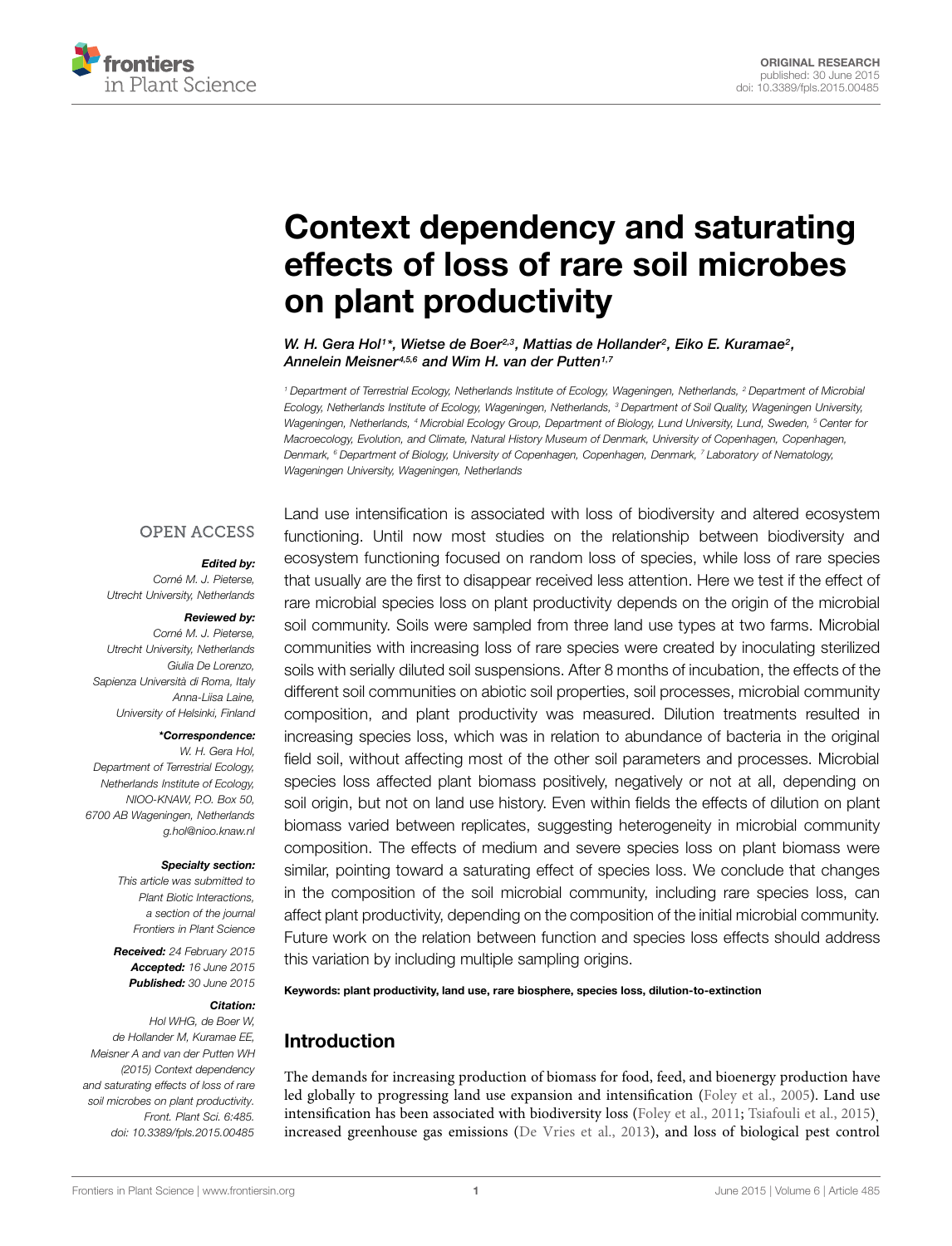[\(Tscharntke et al., 2012\)](#page-9-1). The causal relations between those three factors are unclear, but in general biodiversity is associated with enhanced ecosystem functioning [\(Balvanera et al., 2006](#page-8-3)). The positive relation between diversity and function is predominantly based on random species loss scenarios, and has been primarily addressed with plant communities. The use of randomly assembled communities of mostly abundant species may have limited power to accurately predict consequences of species loss for ecosystem functioning, since in reality species will not get lost at random [\(Zavaleta and Hulvey](#page-9-2), [2004\)](#page-9-2).

The risk of species to get lost depends on their sensitivity to the disturbance but also on their abundance. It has been shown that rare species are at higher risk of going extinct than abundant species [\(Gaston, 2008\)](#page-8-4). The consequences of loss of rare species might be negligible, if species contributions to function are in relation to their abundance (The Mass Ratio hypothesis, [Grime](#page-8-5), [1998\)](#page-8-5). However, rare species contribute most to phylogenetic diversity [\(Mi et al.](#page-9-3), [2012](#page-9-3)) and may have unique functions [\(Mouillot et al., 2013\)](#page-9-4). Hence it is important to determine their effects on ecosystem functioning. Besides that, it is also important to determine if rare species influence ecosystem functioning independent of the land use intensity of the ecosystem considered.

Land use differences may generate variation in microbial community composition [\(Nacke et al.](#page-9-5), [2011\)](#page-9-5). Intensive land use leads to overall lower diversity with an increased chance of pathogen accumulation [\(Kremen and Miles, 2012](#page-9-6)). In low intensity managed soils microbial diversity is expected to be higher and mutualistic microbes could play a more prominent role in nutrient acquisition. Therefore, consequences of microbial species loss might be opposite in low intensity managed soil compared to intensive arable soils. In addition, soils from different land use types will vary in properties such as organic matter which could influence consequences of species loss as well [\(Philippot et al., 2013](#page-9-7)).

Studying consequences of microbial species loss from soil started over 30 years ago with the serial dilution approach first applied by [Salonius](#page-9-8) [\(1981\)](#page-9-8). The aim of this approach is to create soils with a range of microbial diversities. This can be achieved by inoculation of sterilized soil with dilutions from a soil suspension. The dilution will result in loss of species, especially those of low abundance. An incubation period will allow the microbial biomass to recover to equal amounts in all inoculated soils. Such experimental treatments enable testing the effect of varying microbial community composition on functions like nitrogen cycling [\(Philippot et al.](#page-9-7), [2013\)](#page-9-7), decomposition [\(Baumann et al.](#page-8-6), [2013\)](#page-8-6), antifungal volatile production [\(Hol et al.](#page-9-9), [2015](#page-9-9)[\), and resistance to invasions from pathogens \(](#page-9-10)van Elsas et al., [2012;](#page-9-10) [Mallon et al., 2015](#page-9-11)), but it has rarely been done for plant productivity. Species removal studies used mostly soil from one location, like pasture [\(Griffiths et al., 2001](#page-8-7); [Wertz et al.](#page-9-12), [2006](#page-9-12), [2007](#page-9-13); [Philippot et al., 2013\)](#page-9-7) or arable land [\(Griffiths et al.](#page-8-8), [2004](#page-8-8); [Hol et al.](#page-9-14), [2010\)](#page-9-14). Few studies, if any, have considered effects of species loss in soils with different land use, such as low versus high intensity used soils, on plant productivity. Therefore, we tested consequences of microbial diversity loss for primary productivity in relation to land use type.

The aim of the present study was to test if the effect of rare microbial species loss on plant productivity depends on the origin of the microbial soil community. We used sterilized soil inoculated with serial dilutions [\(Salonius](#page-9-8), [1981\)](#page-9-8) to examine the consequence of rare microbial species loss from 12 different soils from three land use types: intensive arable, rotation arable, and permanent pasture. We test the hypothesis that the effect of loss of microbes on plant productivity depends on soil origin. The underlying assumption is that the relative abundance of beneficial and pathogenic microbes will vary between soils from different land use types.

## Experimental Procedures

## Soil Sampling and Sterilization

In July 2009, soil was collected from two farms in Sweden. On each farm three fields were sampled that differ in land use: intensive wheat rotation (arable intensive), crop rotation (arable rotation), and permanent grassland (pasture). The pasture soil was not tilled during the last 10 years. The arable rotation included winter wheat, with grass present in a 5 years rotation and kept for at least a year. The arable intensive soil was used for annual crops, including winter wheat and spring barley, with annual till[age. Soil characteristics of fields are described by](#page-8-2) De Vries et al. [\(2013\)](#page-8-2). Duplicate samples (36 kg) were taken from each field, separated by minimally 30 m. In the end there were 12 soil origins (2 farms  $\times$  3 land use types  $\times$  2 replicates per field). The soil was sieved over 4 mm diameter to remove stones and roots and distributed over six plastic bags each containing 6 kg of sieved soil. For each sampling location, five bags were sterilized by  $\gamma$ -radiation (>25 kGray) at ISOTRON, Ede, The Netherlands, and one bag was stored at 4◦C to be used as living inoculum. Two times 50 g soil from each soil origin was used for inoculum (see next paragraph). The bag with inoculum for one soil origin (Farm two Arable rotation field replicate two) was accidentally sterilized and hence the sterilized soil from this origin was inoculated with a soil suspension from the other field replicate (Farm two Arable rotation field replicate one). Subsamples from the inoculum soils were stored at −20◦C for molecular analyses.

## Dilution, Inoculation, and Incubation

In order to create soils with increasing severity of microbial species loss,  $\gamma$  -sterilized soil was inoculated with a gradient of diluted soil suspensions according to [Hol et al.](#page-9-14) [\(2010](#page-9-14)) with minor modifications. The 12 soil origins were used for the creation of 12 soil suspensions. Each suspension was obtained by placing 62.5 g fresh soil in a Waring blender with 200 ml sterilized demineralized water. The material was blended five times for 1 min at high speed. In-between the blender was cooled on ice for 2 min, to prevent overheating of the blender and microbes. The aim of the blending was to release as many microbes as possible from the soil particles into the solution. The suspension was then transferred to four Greiner tubes of 50 ml and centrifuged for 10 min at 1000  $\times$  *g* at 4<sup>°</sup>C. Afterward the tubes were decanted to remove the soil particles and the supernatant was poured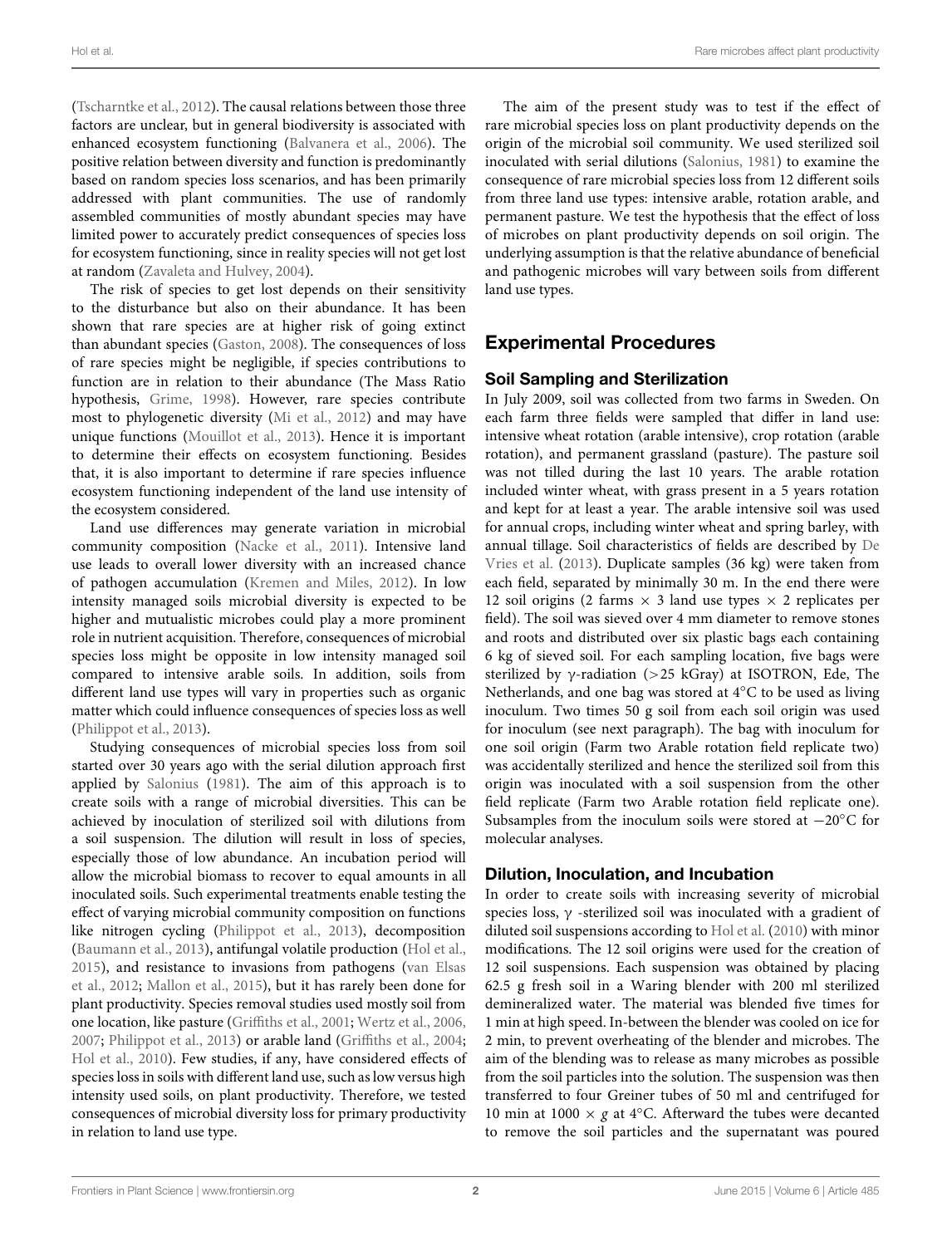over a 45 μm sieve to remove soil fauna such as nematodes. The suspension is then used to create in total three dilution treatments. The highest inoculum concentration was 1:200, i.e., 5 kg fresh weight (fw) sterile soil received a microbial suspension (200 ml) based on 25 g fw field soil. We mixed 2 ml of the 1:200 suspension with 198 ml sterilized demineralized water to create the 1:20000 dilution and repeated the inoculation procedure described above. This 1:20000 suspension was used to inoculate two bags of 5 kg each and two ml was used for the last dilution step, 1:2000000. Bags were closed with a cotton plug and a rubber band, to allow some air diffusion but prevent contamination by airborne microbes. After inoculation, the bags were closed and manually shaken to mix the suspension with the sterilized soil. The bags were incubated in the dark at room temperature for 8 months, to allow colonization of the sterilized soil and regrowth of the microbial communities to comparable microbial biomass in the different dilutions. Bags with the inoculated soils were mixed biweekly by shaking and turning the bags. Bags were weighted to check moisture content, which was adjusted to 15% water content (w/w) when necessary.

#### Assessments After the Incubation Period

After the incubation period it was crucial to determine whether microbial biomass and abiotic parameters were comparable between dilution treatments; else these parameters could be important confounding factors. Soil was sampled after the 8 month incubation period from the 36 bags (2 farms  $\times$  3 field  $\times$  2 replicates per field  $\times$  3 dilutions). Microbial biomass was determined by collecting four samples of 10 g dw soil from each bag: two for fumigation and two for direct extraction [\(Vance et al., 1987](#page-9-15)). For biomass estimates of bacteria and fungi, the phospholipid fatty acids (PLFAs) in soil were analyzed according to [Boschker](#page-8-9) [\(2004](#page-8-9)) with a Bligh and Dyer extraction. Approximately 2 g freeze-dried dry soil was used per sample, with two technical replicates for each of the 36 (2 farms  $\times$  3 fields  $\times$  2 replicates per field  $\times$  3 dilutions) treatments. As markers for bacterial PLFA's we took the sum of i15:0, a15:0, 15:0, i16:0, [16:1w9, i17:0, a17:0, cy17:0, 18:1w7, cy19:0 \(](#page-8-10)Frostegård and Bååth, [1996\)](#page-8-10), and as fungal marker 18:2w6,9 [\(Federle, 1986](#page-8-11)).

For analysis of protozoan biomass, hundred g fresh soil was used to check whether protozoa numbers recovered from dilution. Flagellates and amoebae numbers were estimated by a modified most probable number (MPN) method [\(Rønn et al.,](#page-9-16) [1995](#page-9-16)). Briefly, three grams of homogenized soil were shaken vigorously in 30 ml amoebae saline solution for 20 min. Threefold dilution series of the soil slurries were performed in 96 well microtiter plates with 0.3 g  $l^{-1}$  tryptic soy broth (TSB, Difco) as growth media. Plates were incubated at 15◦C and inspected by inverted microscopy for the presence of protozoa after one and 3 weeks.

To assess whether species loss would affect the potential N mineralization rate, the transformation of arginine into ammo[nium was measured \(Arginine Ammonification;](#page-8-12) Alef and Kleiner, [1986;](#page-8-12) [Lin and Brookes, 1999](#page-9-17)). Of each bag, five subsamples of fresh soil (based on 1 g dry soil) were weighted in a Greiner 15 ml tube. Three subsamples received 0.25 ml arginine solution (1 × 10<sup>-2</sup> g L-arginine ml<sup>-1</sup> MilliQ water) and two unamended subsamples served as background controls. The arginine concentration added was determined based on a pilot with two extreme soils. All tubes were mixed by vortexing and incubated for 3 h at 25°C. After incubation  $4 \times 10^{-3}$  L 2M KCl was added and tubes were shaken for 0.25 h to extract  $NH_4^+$ from soil. After shaking the background control subsamples also received 0.25 ml arginine solution. All tubes were centrifuged at 5250  $\times$  *g* for 10 min after which 0.7 ml supernatant was transferred to an Eppendorf tube which already contained 0.7 ml MilliQ water to dilute to 1 M KCl for analyses. Samples were stored at  $-20^{\circ}$ C until N-NH<sub>4</sub><sup>+</sup> concentrations were measured on a Technicon TrAAcs 800 autoanalyser (Technicon Instruments Corp., Tarrytown, NY., USA). The differences in ammonium concentrations between treated and background control tubes were taken as ammonification potential.

#### Experimental Setup

We tested if the effects of microbial species loss on plant growth interacted in soils with a history of different land use by installing 36 treatments (2 farms  $\times$  3 land use types  $\times$  2 replicates per field  $\times$  3 dilutions). The two bags of soil for each dilution treatment were mixed at the end of the incubation period before filling pots (see previous paragraph). For each treatment, 24 pots were filled with moist soil based on 200 g dw soil resulting in 864 pots in total. Each pot was sown with one seed of winter wheat *Triticum aestivum* cv. Carenius. Pots were placed in a fully randomized block design with 24 blocks in a greenhouse under 60% relative humidity; 16 h L, 8 h D, 21◦C/16◦C, and additional illumination by 400 W growing bulbs (Philips SONT-T Agro, Philips, Eindhoven, The Netherlands). Light intensity at plant level was 225 μmol PAR. Each block contained one replicate of all 36 treatments. Pots without seedlings were re-sown. In the end 37 pots had no seedlings. Pots without seedlings were found mostly for soils from farm 1 (35 of the 37 empty pots), but within this farm the absent seedlings occurred across all dilution treatments and land use types. Plants were watered regularly, approximately 25 ml of demineralized water three times a week without providing additional nutrients. After 8 weeks growth during spring, plants were harvested by clipping the shoots at soil surface, and drying them at 70◦C until constant weight. From a subset of 72 pots (6 blocks  $\times$  1 farm  $\times$  2 land use types  $\times$  3 dilutions) roots were stored in 50% EtOH to check for arbuscular mycorrhizal fungi (AMF) colonization by staining [\(Vierheilig et al., 1998](#page-9-18)). Interestingly, no AMF colonization was observed in any of the roots. Apparently the preparation of the soil suspension was unfa[vorable to AMF, as AMF do occur in the field soil \(](#page-8-2)De Vries et al., [2013](#page-8-2); [Tsiafouli et al.](#page-9-0), [2015\)](#page-9-0). From the 72 pots 2 g soil was stored at −20°C for DNA extraction and amplification by PCR.

#### Molecular Analyses of the Bacterial **Community**

The bacterial community was analyzed with multiplex pyrosequencing of 16S rRNA partial gene to determine whether dilution led to species loss and shifts in bacterial community composition. Dilution will most likely also have affected archaeal,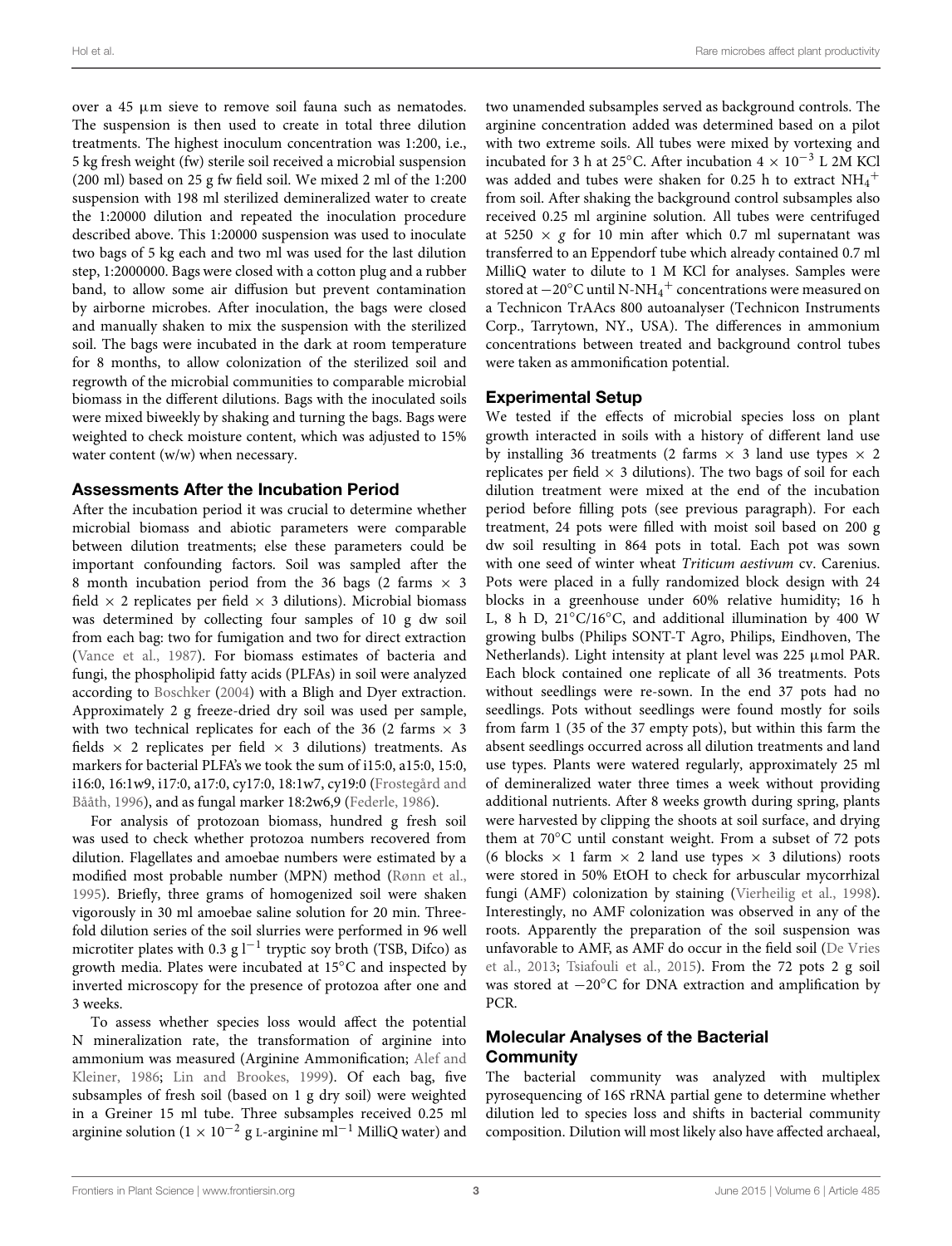fungal, and protozoan community composition. We therefore refer to effects of dilution as effects of microbial species loss and use the bacterial analysis to validate that dilution causes species loss. The pyrosequencing analysis was done for two soil origins with different land use history (arable intensive and pasture) that showed opposite reactions in plant growth to loss of rare microbes. DNA was extracted from 0.25 g soil with Mobio PowerSoil DNA Extraction kit (Mo Bio Laboratories Inc., Carlsbad, CA, USA) according to the manufacturer's protocol. Forty four samples in total were analyzed: two samples from the original field soil, six samples after incubation, and 36 samples collected at the end of the experiment. DNA was amplified in a 2  $\times$  50 μl PCR reaction with the primer set 515F 806R [\(Lauber et al., 2009\)](#page-9-19) targeting the V4 region of the bacterial 16S rRNA gene. The 515F primer included the Roche 454-B pyro-sequencing adapter and GT linker, while 806R included the Roche 454-A sequencing adapter and GG linker. A 12-bp barcode was included in both primers. After PCR 2 μl product was checked by agarose gel electrophoresis. The two reactions per sample were pooled and purified with the QIAquick PCR purification kit (Qiagen, Valencia, CA, USA). Twenty MIDs were used in total, with 10 different MIDs per pyro-sequencing lane. The samples were sequenced on a Roche 454 automated sequencer and GS FLX system using titanium chemistry (454 Life Sciences, Branford, CT, USA; Macrogen Inc. Company, South Korea). Sequence analysis was done according to [Navarrete et al.](#page-9-20) [\(2013](#page-9-20)). Briefly, only sequences which had a limited mismatch to the primer sequences and barcodes, contained no homopolymer run exceeding six nucleotides and showed no ambiguous characters were assigned to samples. Denoising and chimera removal were done with Denoiser 0.91 [\(Reeder and Knight, 2010](#page-9-21)) and UCHIME version 4.2.40 [\(Edgar et al.](#page-8-13), [2011](#page-8-13)). Sequences within the range of 300–380 bp were accepted and bases with a quality score lower than 25 were trimmed. Data was clustered into Operational Taxonomic Units (OTUs) with the program UCLUST version 1.2.21 [\(Edgar, 2010](#page-8-14)) using a cutoff of 97% similarity. The most dominant OTU within a cluster was identified using the Ribosomal Database Project (RDP) 2 classifier (release 10.4), with a minimum support threshold of 60%. In total 425268 high quality sequences were obtained, on average 5595 per sample, with a minimum of 1456 and a maximum of 16228. Samples which are compared were always rarefied to the same number of sequences using the "vegan" package in R 3.0.3 [\(R Core Development Team](#page-9-22), [2014](#page-9-22)). The relative abundance of OTUs (reads per OTU/total reads) was used to calculate Shannon's Index H =  $-1Σ$ *p*ln*p* [\(Shannon and Weaver](#page-9-23), [1949\)](#page-9-23) and eveness  $E_H = H/lnS$  [\(Pielou](#page-9-24), [1975](#page-9-24)).

#### Statistical analyses

Technical replicates were averaged before further analysis. The samples collected directly after incubation were tested for overall dilution effects across all soil origins. The non-parametric Friedman rank sum test was used to test for differences between dilution treatments across all 12 soil origins for soil characteristics (pH,  $NO_3^-$ ,  $NH_4^+$ , P) and microbial biomass data (microbial

carbon, protozoan number, PLFA) since transformation of the data did not remove the violations of normality. The 12 soil origins were treated as blocking factor and the three dilution treatments formed the groups. Significant tests were followed by Wilcoxon paired rank tests between dilution treatments, still using the 12 soil origins as blocks.

Estimates of species loss after dilution were made by comparing OTUs in the field soil with OTU in the soil at the end of the experiment. The correlation between species loss and relative abundance in field soil was tested with Pearson correlation tests, for the relative abundances that were represented by five or more OTUs. Differences in species loss between dilution treatments were tested with Wilcoxon paired rank tests, using relative abundance for pairing.

Shoot biomass data was analyzed with a linear mixed effects model, using dilutions, and land use as fixed factors. We used a split-plot design where: block (24 blocks in the greenhouse) was considered as main plot; farm as its subplot; land use as subplot of farm; field replicate as subplot of land use; and dilution as subplot of field replicate. Re-sown and empty pots were not included in the analyses of shoot biomass. Normality of errors was checked by plotting residuals against fitted values and testing against the normal distribution with Kolmogorov– Smirnov tests. Despite moderate violations of normality, the result of the linear mixed effects model was consistent with non-parametric tests (Kruskal–Wallis followed by Wilcoxon) and therefore we show the results from the linear mixed effects model. The significance of the interaction between dilution and land use was determined by comparing the two models (with and without interaction) with each other using ANOVA. Since the interactive effects between dilution and land use were significant, and also within land use the soil origins showed a significant interaction with dilution treatment, the analysis of significant dilution treatment effects was done separately for each soil origin: linear mixed effects model with dilution as fixed factor and block as random factor, using the sharpened Benjamini, and Hochberg procedure to correct the *P*-value for the multiple comparisons [\(Benjamini and Hochberg](#page-8-15), [2000;](#page-8-15) [Verhoeven et al.](#page-9-25), [2005\)](#page-9-25).

In order to determine whether the effect of dilution on shoot biomass within a soil origin was consistent, we calculated the differences in average shoot biomass between dilution treatments and plotted those against each other. The slope of this correlation would indicate whether the effect of the  $10^6$  treatment was similar to the effect of  $10^4$  treatment (slope = 1), whether there was an additional effect of further species loss (slope>1) or whether the effect of the 10<sup>6</sup> treatment was less than the  $10<sup>4</sup>$  treatment (slope < 1). The strength of the correlation was calculated with Spearman Rank Correlation test. The intercept and slope of the correlation was estimated with Siegel repeated medians method, which calculates the slope between all points and selects the median as estimate. To test the significance of the association between the treatment differences, a Monte Carlo permutation test was used: shoot biomass values were randomly assigned to a dilution treatment within soil origin after which Spearman rank correlation coefficients were calculated and slopes were estimated. The correlation coefficient and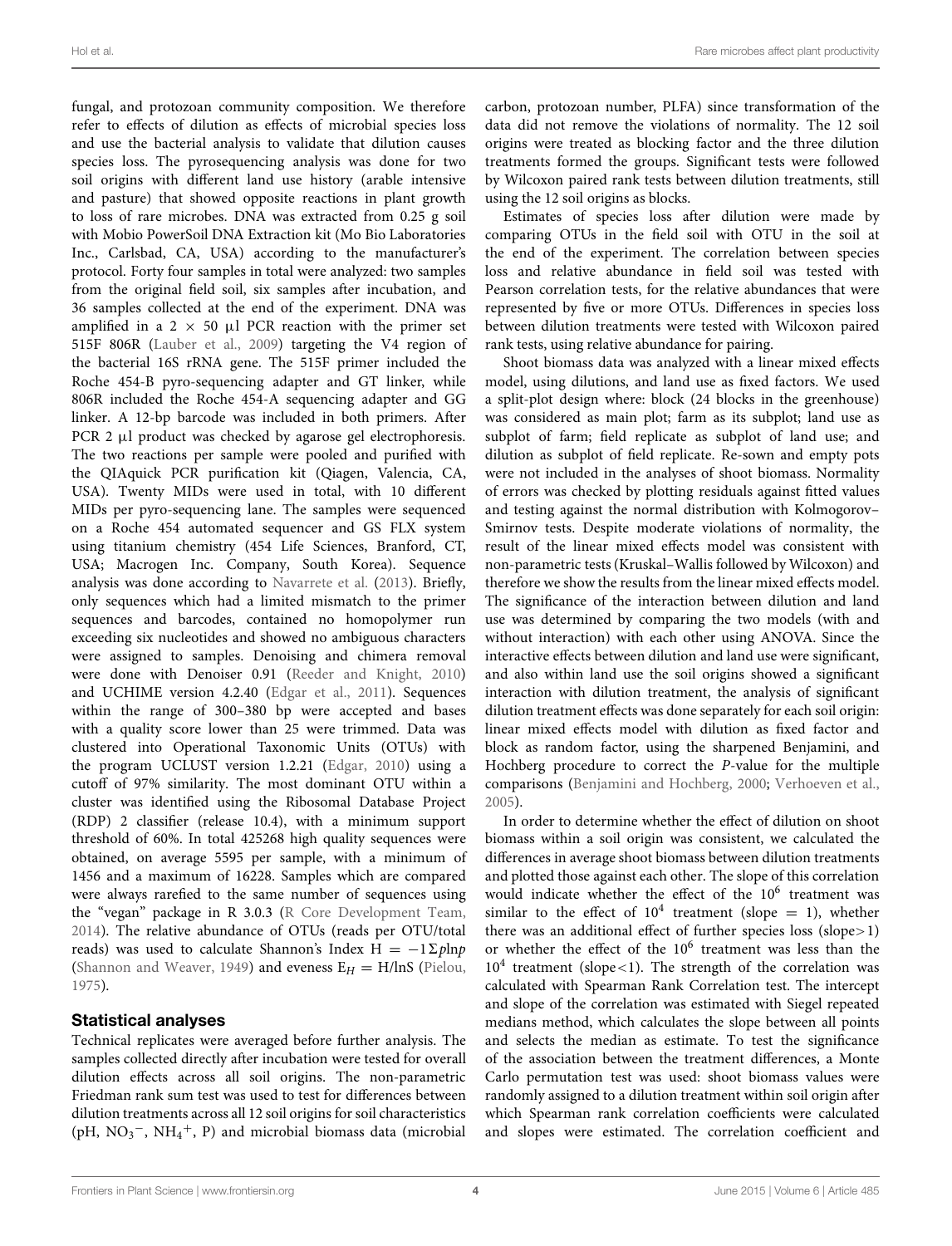slope of the actual shoot biomass data was compared with the total distribution of correlation coefficients based on permuted datasets ( $n = 10000$ ). The analyses were performed with R 3.0.3 [\(R Core Development Team](#page-9-22), [2014\)](#page-9-22) using packages 'nlme', 'pspearman,' and 'stats.'

## **Results**

#### Dilution Treatment Effects on Soil **Characteristics**

After 8 months of incubation, the estimators of microbial abundance (microbial carbon, bacterial, and fungal PLFA, number of protozoa) and most abiotic parameters (except  $NO<sub>3</sub><sup>-</sup>$ ), and N mineralization were not different among dilution treatments. Differences in microbial and abiotic parameters between soils from different land use types were consistent, with pasture soils a magnitude different from the arable soils (**[Table 1](#page-4-0)**).

#### Dilution Treatment Effects on Soil Bacteria

Species richness decreased severely after the dilution treatment and incubation period, in comparison to the field soil (Supplementary Table S1A), but partly recovered during the greenhouse experiment in the presence of plant roots (Supplementary Table S1B). The bacteria in the field soils show a typical distribution with few dominant and many low abundant species (Supplementary Table S2). The five most dominant bacterial species in both field soils were found in all dilution treatments at the end of the plant growth phase (Supplementary Table S2). However, many OTUs with low abundance in the field soil were not detected at the end of the experiment. The number of non-detected OTUs in experimental soil versus total OTUs in field soil (i.e., 'OTU loss') correlated negatively with relative abundance (**[Figure 1](#page-5-0)**, Pearson correlation: Pasture *df* <sup>=</sup> 16,  $P < 0.002$ , Arable  $df = 10$ ,  $P < 0.04$ ). In both soils, increasing dilution lead to significantly increasing species loss (Wilcoxon paired rank test comparing dilution treatments  $10^4$  and  $10^6$  with

<span id="page-4-0"></span>TABLE 1 | Microbial biomass (microbial carbon, number of protozoa, PLFA), chemical soil characteristics (concentrations of NO3 **<sup>−</sup>**, NH4 **<sup>+</sup>**, Polson, and pH) and N mineralization potential (arginine ammonification) with dilution treatments after 8 months incubation (average **<sup>±</sup>** SEM per land use, *<sup>n</sup>* **<sup>=</sup>** 4).

|                                            |                  | <b>Dilution</b> |                 |                 | $P^*$ |
|--------------------------------------------|------------------|-----------------|-----------------|-----------------|-------|
|                                            |                  | 10 <sup>2</sup> | 10 <sup>4</sup> | 10 <sup>6</sup> |       |
| Microbial carbon                           | Intensive arable | $257 \pm 32$    | $276 \pm 27$    | $282 \pm 16$    | 0.11  |
| (mg C $kg^{-1}$ soil)                      | Rotation arable  | $320 \pm 20$    | $351\pm5$       | $343 \pm 23$    |       |
|                                            | Pasture          | $409 \pm 39$    | $459 \pm 43$    | $441 \pm 42$    |       |
| # protozoa                                 | Intensive arable | $0.6 \pm 0.3$   | $1.5 \pm 1.0$   | $1.6 \pm 1.2$   | 0.06  |
| $(10^5 \text{ g}^{-1} \text{ soil})$       | Rotation arable  | $1.8 \pm 0.1$   | $4.6 \pm 1.4$   | $4.4 \pm 1.2$   |       |
|                                            | Pasture          | $5.5 \pm 2.0$   | $15.3 \pm 8.4$  | $16.1 \pm 7.7$  |       |
| <b>Bacterial PLFA</b>                      | Intensive arable | $1.5 \pm 0.4$   | $1.8 \pm 0.4$   | $1.6 \pm 0.4$   | 0.78  |
| $(\mu q q^{-1}$ soil)                      | Rotation arable  | $1.2 \pm 0.5$   | $1.2 \pm 0.4$   | $1.5 \pm 0.3$   |       |
|                                            | Pasture          | $4.2 \pm 1.4$   | $4.8 \pm 1.5$   | $5.8 \pm 1.8$   |       |
| Fungal PLFA                                | Intensive arable | $3.1 \pm 0.5$   | $2.9 \pm 0.2$   | $4.1 \pm 1.7$   | 0.92  |
| $(10^{-2} \mu g g^{-1}$ soil)              | Rotation arable  | $3.3 \pm 1.1$   | $2.9 \pm 1.3$   | $3.2 \pm 1.1$   |       |
|                                            | Pasture          | $7.8 \pm 1.6$   | $9.2 \pm 2.8$   | $11.2 \pm 3.5$  |       |
| $NO3$ (mg kg <sup>-1</sup> )               | Intensive arable | $120 \pm 8$     | $111 \pm 13$    | $117 \pm 8$     | 0.04  |
|                                            | Rotation arable  | $101 \pm 16$    | $89 \pm 9$      | $92 \pm 13$     |       |
|                                            | Pasture          | $363 \pm 12$    | $320 \pm 30$    | $315 \pm 22$    |       |
| $NH_4$ <sup>+</sup> (mg kg <sup>-1</sup> ) | Intensive arable | $3.7 \pm 0.4$   | $3.8 \pm 0.5$   | $5.1 \pm 0.7$   | 0.05  |
|                                            | Rotation arable  | $4.3 \pm 0.2$   | $4.4 \pm 0.2$   | $4.7 \pm 1.0$   |       |
|                                            | Pasture          | $8.3 \pm 0.9$   | $9.5 \pm 1.0$   | $8.9 \pm 1.6$   |       |
| $\mathsf{P}_{\mathsf{olson}}$              | Intensive arable | $50 \pm 5$      | $50 \pm 6$      | $50 \pm 6$      | 0.78  |
| $(mg kg^{-1})$                             | Rotation arable  | $41 \pm 8$      | $40 \pm 8$      | $42 \pm 8$      |       |
|                                            | Pasture          | $125 \pm 35$    | $129 \pm 37$    | $126 \pm 36$    |       |
| pH H <sub>2</sub> O                        | Intensive arable | $6.5 \pm 0.7$   | $6.6 \pm 0.7$   | $6.5 \pm 0.7$   | 0.11  |
|                                            | Rotation arable  | $5.6 \pm 0.5$   | $5.6 \pm 0.5$   | $5.6\pm0.5$     |       |
|                                            | Pasture          | $6.7 \pm 0.5$   | $6.8 \pm 0.5$   | $6.8 \pm 0.5$   |       |
| pH KCI                                     | Intensive arable | $6.2 \pm 0.8$   | $6.3 \pm 0.8$   | $6.2 \pm 0.8$   | 0.45  |
|                                            | Rotation arable  | $5.1 \pm 0.5$   | $5.1 \pm 0.5$   | $5.1 \pm 0.5$   |       |
|                                            | Pasture          | $6.7 \pm 0.6$   | $6.8 \pm 0.5$   | $6.9 \pm 0.5$   |       |
| Arginine                                   | Intensive arable | $133 \pm 54$    | $137 \pm 57$    | $237 \pm 143$   | 0.92  |
| Ammonification                             | Rotation arable  | $18 \pm 30$     | 3 ± 48          | $55 \pm 25$     |       |
| $(\mu g g^{-1} hr^{-1})$                   | Pasture          | $225 \pm 43$    | $241 \pm 56$    | $218 \pm 34$    |       |

*P*<sup>∗</sup>, P-value based on Friedman rank sum test, testing for differences between dilution treatments across all 12 soil origins (2 farms × 3 land use types × 2 replicates per *field).*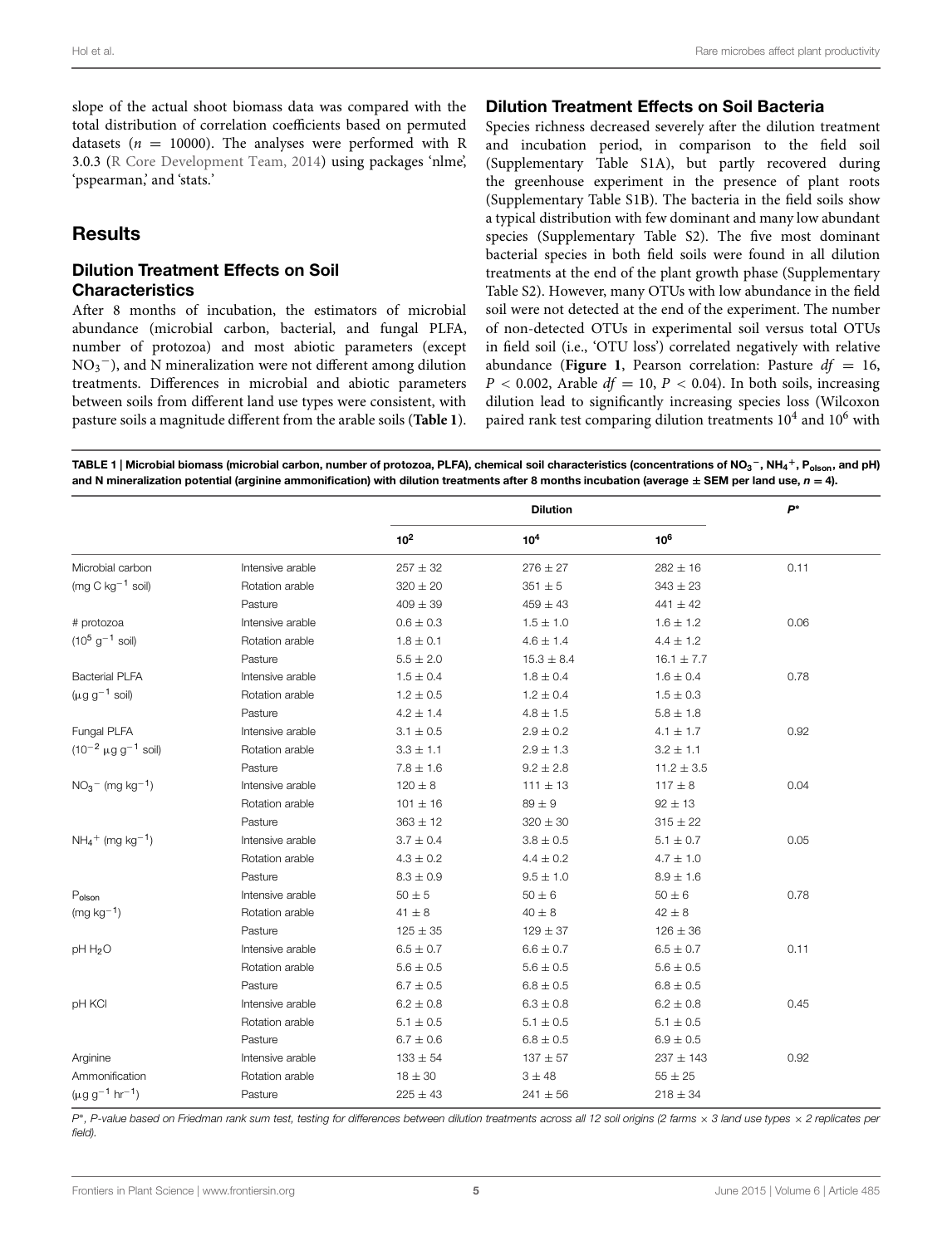

<span id="page-5-0"></span>10<sup>2</sup> Pasture  $n = 18$ ,  $P < 0.045$ , Arable  $n = 12$ ,  $P < 0.008$ ). The number of OTUs was reduced with each dilution step, while at higher taxonomic levels (phyla) only in the most diluted treatment a decline was observed (**[Table 2](#page-5-1)**). The effects of dilution treatment varied slightly between the two soils, with Shannon H and evenness E*<sup>H</sup>* decreasing earlier with dilution in the pasture soil but eventually reaching lowest values in the arable soil in the most diluted treatment (**[Table 2](#page-5-1)**).

The phylogenetic distribution of the bacteria was affected strongly by the incubation period without plants; severe drops in relative abundance were observed for the Acidobacteria, Nitrospira, WS3, and also the unknown bacteria (Supplementary

<span id="page-5-1"></span>

| TABLE 2   Dilution and incubation effects on soil bacterial community |
|-----------------------------------------------------------------------|
| composition in pasture and intensive arable soil.                     |

|         |                 | Phyla<br>richness | OTU<br>richness S | <b>Shannon H</b> | Evenness E <sub>H</sub> |
|---------|-----------------|-------------------|-------------------|------------------|-------------------------|
| Pasture | 10 <sup>2</sup> | $13.7 + 0.3a$     | $647 + 19a$       | $5.92 + 0.05a$   | $0.91 + 0.003a$         |
|         | 10 <sup>4</sup> | $13.6 + 0.6a$     | $583 + 22h$       | $5.59 + 0.11b$   | $0.88 + 0.012h$         |
|         | 106             | $11.8 + 0.6b$     | $496 + 15c$       | $5.45 + 0.05$    | $0.88 \pm 0.003$ b      |
| Arable  | 10 <sup>2</sup> | $13.3 + 0.6a$     | $607 + 25a$       | $5.81 + 0.05a$   | $0.91 + 0.003a$         |
|         | 10 <sup>4</sup> | $12.5 + 0.4a$     | $578 + 11b$       | $5.71 + 0.02a$   | $0.90 \pm 0.001a$       |
|         | 10 <sup>6</sup> | $10.8 + 0.3b$     | $443 + 11c$       | $5.25 + 0.05$    | $0.86 + 0.005h$         |
|         |                 |                   |                   |                  |                         |

*Data based on 454-pyrosequencing of bacterial amplicons of 16S rRNA gene fragments from bulk soil. Sampling depth is 2000 per sample, n* = *5–6 per treatment, Operational Taxonomic Units (OTUs) cut-off is 97%. Different letters indicate significant differences between dilutions within a soil origin.*

Table S3). The period of plant growth increased the share of the Acidobacteria, TM7, and the Verrucomicrobia (Supplementary Table S3).

#### Dilution Treatment Effects on Plant Biomass

Effects of loss of microbes on plant growth depended on land use (dilution<sup>\*</sup>land use,  $P < 0.001$ , anova, L. ratio = 44.14,  $df$  m1 = 15,  $m2 = 11$ ). Within land use there was still a significant interaction between dilution and soil origin. Zooming in on the individual soil origins shows that for half of the 12 soil origins microbial species loss increased or decreased shoot biomass without any clear relationship with land use, while for the other six soil origins no effect of microbial species loss on shoot biomass was observed (**[Figure 2](#page-6-0)**). In soil from pastures the expectation that microbial species loss would lead to a decline in plant growth was confirmed in only two out of four cases, while plants growing in arable soils were overall not responding to species loss (**[Figure 2](#page-6-0)**).

Since the effect of dilution on plant biomass was positive, negative, or neutral depending on soil origin, we tested the consistency of dilution treatment effects within soil origin to explore whether it could have been a purely stochastic process. This appeared not to be the case: when shoot biomass in the  $10<sup>4</sup>$ treatment was smaller than biomass in the  $10<sup>2</sup>$ , then the same applied to shoot biomass in the  $10<sup>6</sup>$ , as shown by the significant positive correlation between treatment differences (**[Figure 3](#page-7-0)**). Comparison with permuted data show that the chance to obtain such a high correlation and slope is relatively small  $(P = 0.039)$ . The positive correlation with slope close to 1 and an intercept close to 0 shows that most effect on shoot biomass is observed with the first species loss event, which is from  $10^2$  to  $10^4$ , and virtually no additional effects with further species loss from the  $10^6$  treatment. The same approach was taken to look for consistency of dilution effects within a field, by calculating the correlation between dilution effects in field replicate one with field replicate two for all six fields. No significant association between the dilution effects of the field replicates was found  $(slope = 0.20, rho = 0.47, P = 0.13).$ 

#### **Discussion**

Our results do not provide support for the hypothesis that the effect of microbial species loss on plant growth would depend on land use type. Instead, we observed high variation in plant response to the dilution treatments. Plant biomass responded positively, negatively or not at all to microbial species loss. As results of dilution treatments on plant biomass were not consistent across all samples, other hitherto unknown factors may have determined re-colonization and functioning of the soil microbial communities.

The high variation in plant response to dilution probably reflects variation in the microbial community used as inoculum. Even plants growing in soil inoculated with soil microbial communities originating from the same field showed divergent responses; only in rotational arable soil from farm two the replicates showed the same response to dilution, but these were both inoculated with suspensions from exactly the same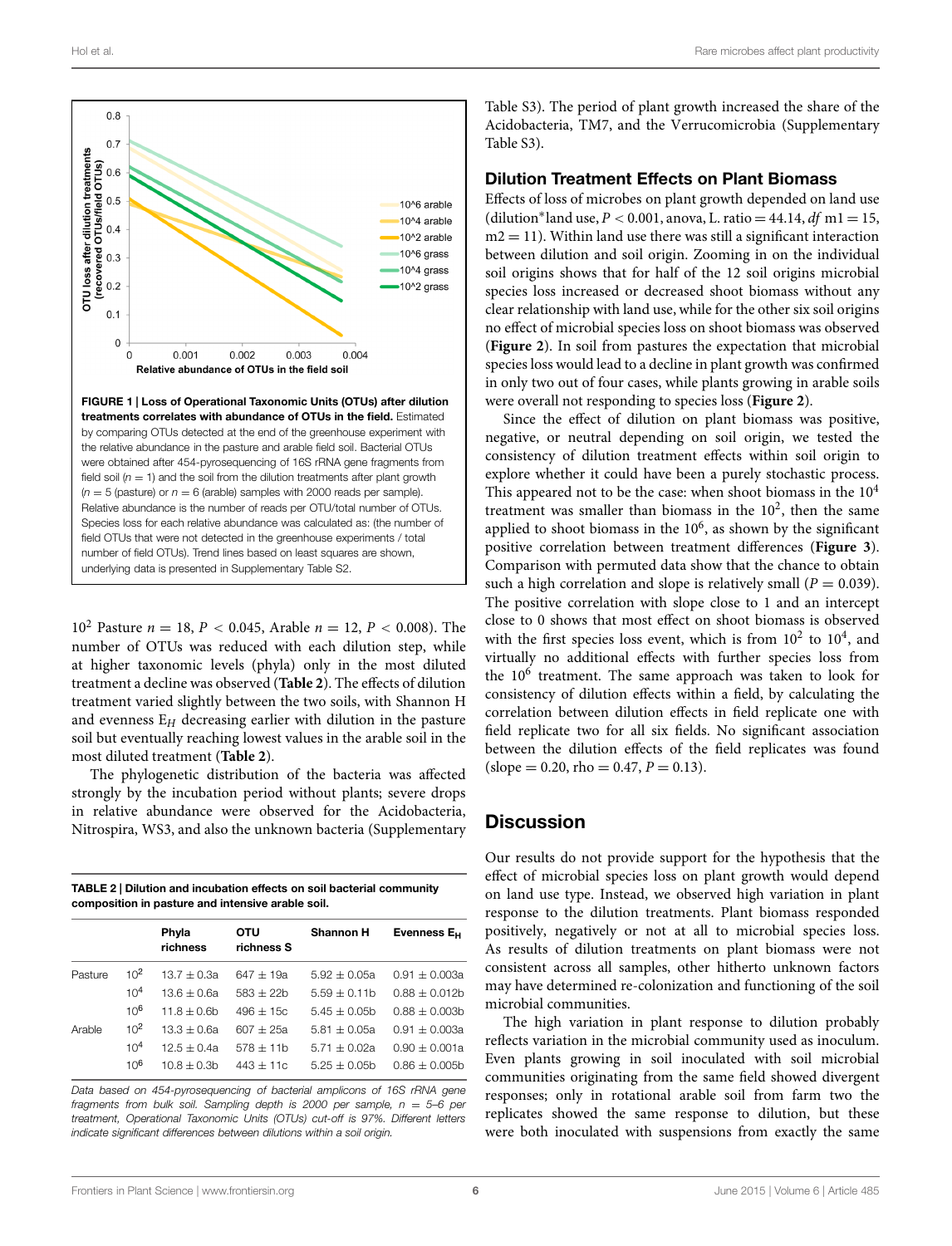

<span id="page-6-0"></span>soil origin. One source of variation could be unpredictable community assembly during recolonization of the soil [\(Pagaling](#page-9-26) et al., [2014](#page-9-26)), but the similar response of suspensions  $10^4$  and  $10^6$ from the same origin suggests that this is not the case. Those

results could be seen as idiosyncratic, in the sense that each soil origin has its own reaction to dilution [\(Hol et al.](#page-9-27), [2011](#page-9-27)). The variation in response to dilution from samples originating from the same field could be caused by spatial variation in microbial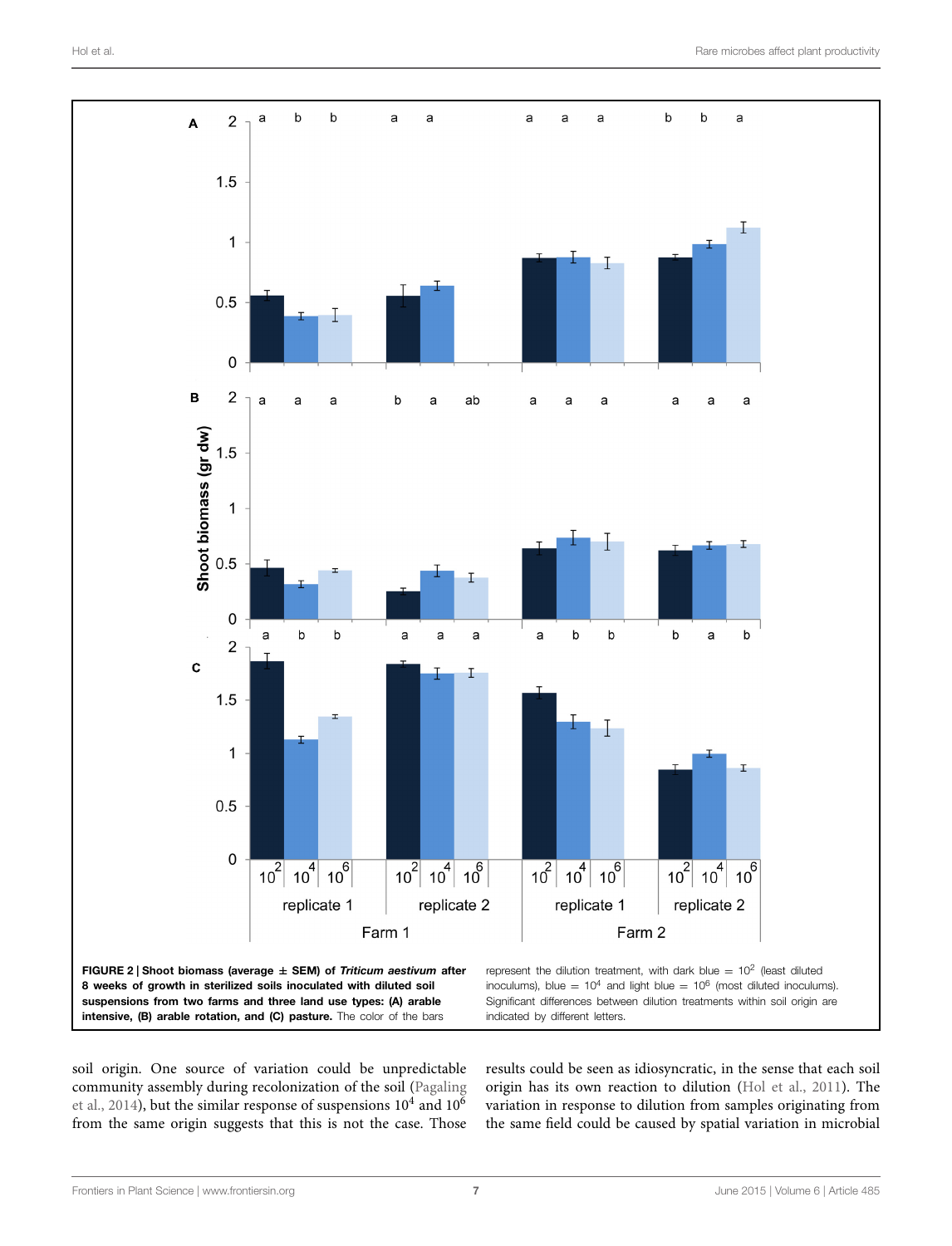

<span id="page-7-0"></span>community composition. [Franklin and Mills](#page-8-16) [\(2003\)](#page-8-16) showed spatial heterogeneity in microbial community composition in an arable field, with spatial autocorrelations up to 6 m. [Hol et al.](#page-9-14) [\(2010](#page-9-14)) collected inoculum from an intensively managed arable field with 1 m between samples and this resulted in consistent responses to dilution. In the current experiment at least 30 m separated the different inoculum collection sites. The >30 m distances between samples may have caused the large variation in plant response to dilution, probably due to differences in the abundances of pathogens and mutualists within the microbial communities.

Another factor in the variation in effects of microbial species loss could be an interaction with abiotic conditions. The soils varied widely among land use types in nitrate and available phosphorus, and this may have affected the scope for plantmicrobe interactions. For instance, [Davitt et al.](#page-8-17) [\(2011\)](#page-8-17) showed plant-microbe symbioses to be more beneficial under resource limiting conditions. However, we observed that replicates within a field showed minor variation in their abiotic characteristics (data underlying **[Table 1](#page-4-0)**), yet the plants growing on those soils generally showed different reactions to dilution (**[Figure 2](#page-6-0)**). Hence, the differences in microbial community composition appear to cause more variation than interactions with abiotic conditions.

The dilution method was successful in reducing species richness, and most severe species loss was observed for the low abundant species. Given the concerns about the quantitative accuracy of pyrosequencing, it is rather surprising to see the strong correlation between relative abundance and species loss. The sequencing depth of this study is relatively superficial, and will underestimate total species loss. Future studies should apply deeper sampling to get a better view of the identity and potential function of the species with abundances that were currently below detection limits. While the data show that the dilution approach is effective in removing species and especially those of lower abundances, it also shows that shifts occurred in the microbial community composition. In theory the rank order should be similar between treatments, in practice it may vary as a result of disturbed species interactions and differences in growth rate during recolonization [\(Tardy](#page-9-28)

et al., [2014\)](#page-9-28). In our study the dominant phylum stayed the same in all dilution treatments (Proteobacteria), but in other phyla and at lower taxonomic levels shifts were observed. Therefore, the effect of microbial species loss on plant biomass production could be the direct effect of absence of species, or an indirect effect from the shift in abundance of species. The experimental setup with the incubation period will be vulnerable to priority effects [\(Fukami et al.](#page-8-18), [2010](#page-8-18)), but also in real-life species loss events the indirect effects such as shifts in abundances of the remaining species have to be taken into account.

For the arable intensive soil, increase of plant growth after dilution [was](#page-9-6) [expected,](#page-9-6) [based](#page-9-6) [on](#page-9-6) [presence](#page-9-6) [of](#page-9-6) [pathogens](#page-9-6) [\(](#page-9-6)Kremen and Miles, [2012](#page-9-6)) and the results from an earlier species loss study in intensively managed arable soil [\(Hol et al.](#page-9-14), [2010](#page-9-14)). Positive effects of dilution were found once in the arable intensive soil, but neutral, and negative effects occurred as well. It is possible that dilution effects were underestimated by only measuring shoot biomass; an earlier study found the belowground part to be most responsive [\(Hol et al., 2010](#page-9-14)). Yet, the positive or negative effects of species loss on plant productivity demonstrates that microbial community composition plays a modifying role on plant biomass production, which is opposite to the idea of a consistent positive relationship between soil microbial species richness and plant productivity [\(Seneviratne and Kulasooriya,](#page-9-29) [2013\)](#page-9-29). Plants on arable rotation soils were rather unresponsive to species loss, which may have to do with abiotic constraints, but further study is required before it can be concluded that plants in rotation soils have less dependencies on microbes. Diluted soils from fields with permanent pasture reduced plant biomass in half of the cases, indicating that at least in some cases loss of beneficial microbes occurred. The benefits could be direct, by promotion of plant growth via nutrition or indirect via suppression of pathogens.

Although care is needed to extrapolate results from highly controlled experiments to larger scales, the occurrence of a severe species loss event with a regrowth period shares similarities with intensively managed systems that apply soil treatments such as fumigation or steam sterilization. Those systems will be recolonized by the few surviving species or from the surroundings, which could easily lead to rapid invasions by pathogens. For such systems further research into suitable inocula to obtain stable microbial community and higher plant productivity would be beneficial. Our choice of study species most likely will give a conservative estimate for the role of microbial diversity for plant growth in general. Forbs and legumes are known to be more strongly affected by microbial diversity than grasses [\(Wagg et al., 2014\)](#page-9-30). It is premature to discuss potential consequences of rare microbial species loss in more natural surroundings with mixed plant communities since all work on microbial species loss thusfar only used single plants per pot. Plant competition can influence the sensitivity of plant to microbial feedback [\(Hol et al.](#page-8-19), [2013](#page-8-19)) and soil biota may change the competition between plant species [\(Van der Putten](#page-9-31) et al., [1993](#page-9-31)). Currently it is unknown to what extent plant-soil feedback interactions may depend on low abundant microbial species.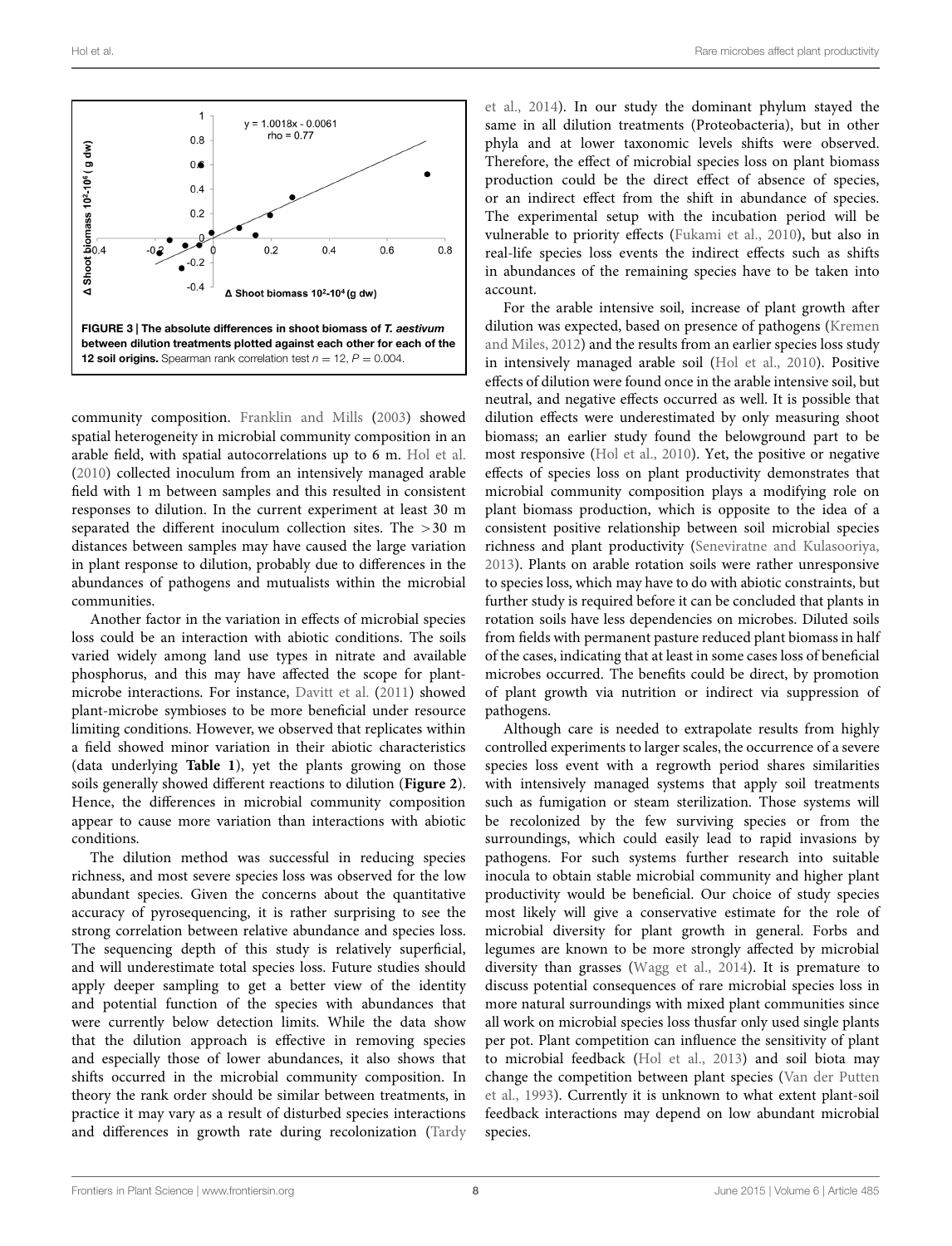Our finding that the effects of microbial species loss could vary depending on the initial microbial community could have implications for other dilution studies. Most studies used only one or few soil origins and thus may provide a biased or relatively incomplete picture of the responses of functioning to species loss. When the function of interest depends on species with contrasting effects and those species have different spatial distributions, then soil origin could be highly influential. We found that variation between soil origins even within close distance were as important as variations in land use history. However, less variations between soil origins is expected for those processes that are based on species richness, such as resource competition, and niche preemption preventing invasion [\(Mallon et al.,](#page-9-11) [2015](#page-9-11)). Ultimately, with the advancement of technology and knowledge of plant-microbe interactions, measurements of soil biodiversity should allow a risk analysis of disturbance factors impacting biodiversity and the consequences for plant productivity.

#### Author Contributions

WH, WB, and WP design the study. WH, AM collected the data. WH, AM, MH, EK analyzed the data. WH, AM, EK, WP

#### References

- <span id="page-8-12"></span>Alef, K., and Kleiner, D. (1986). Arginine ammonification, a simple method to estimate microbial activity potentials in soils. *Soil Biol. Biochem.* 18, 233–235. doi: 10.1016/0038-0717(86)90033-7
- <span id="page-8-3"></span>Balvanera, P., Pfisterer, A. B., Buchmann, N., He, J.-S., Nakashizuka, T., Raffaelli, D., et al. (2006). Quantifying the evidence for biodiversity effects on ecosystem functioning and services. *Ecol. Lett.* 9, 1146–1156. doi: 10.1111/j.1461-0248.2006.00963.x
- <span id="page-8-6"></span>Baumann, K., Dignac, M. F., Rumpel, C., Bardoux, G., Sarr, A., Steffens, M., et al. (2013). Soil microbial diversity affects soil organic matter decomposition in a silty grassland soil. *Biochemistry* 114, 201–212. doi: 10.1007/s10533-012- 9800-6
- <span id="page-8-15"></span>Benjamini, Y., and Hochberg, Y. (2000). On the adaptive control of the false discovery rate in multiple testing with independent statistics. *J. Educ. Behav. Stat.* 25, 60–83. doi: 10.3102/10769986025001060
- <span id="page-8-9"></span>Boschker, H. T. S. (2004). "Linking microbial community structure and functioning: stable isotope (13C) labelling in combination with PLFA analysis," in *Molecular Microbial Ecology Manual*, eds G. A. Kowalchuk, F. J. De Bruijn, I. M. Head, A. D. Akkermans, and J. D. Van Elsas (Dordrecht: Kluwer Academic Publishers).
- <span id="page-8-17"></span>Davitt, A. J., Chen, C., and Rudgers, J. A. (2011). Understanding contextdependency in plant-microbe symbiosis: the influence of abiotic and biotic contexts on host fitness and the rate of symbiont transmission. *Environ. Exp. Bot.* 71, 137–145. doi: 10.1016/j.envexpbot.2010. 11.004
- <span id="page-8-2"></span>De Vries, F. T., Thebault, E., Liiri, M., Birkhofer, K., Tsiafouli, M. A., Bjornlund, L., et al. (2013). Soil food web properties explain ecosystem services across European land use systems. *Proc. Natl. Acad. Sci. U.S.A.* 110, 14296–14301. doi: 10.1073/pnas.1305198110
- <span id="page-8-14"></span>Edgar, R. C. (2010). Search and clustering orders of magnitude faster than BLAST. *Bioinformatics* 26, 2460–2461. doi: 10.1093/bioinformatics/ btq461
- <span id="page-8-13"></span>Edgar, R. C., Haas, B. J., Clemente, J. C., Quince, C., and Knight, R. (2011). UCHIME improves sensitivity and speed of chimera detection. *Bioinformatics* 27, 2194–2200. doi: 10.1093/bioinformatics/btr381

interpreted the data. WH wrote the first draft and all co-authors contributed substantially to revisions.

#### Acknowledgments

We thank Tinad' Hertefeldt, Helene Bracht-Jørgenson, Lisa Bjørnlund, Ciska Raaijmakers, Rebecca Pas, Freddy ten Hooven, Wiecher Smant and Iris Chardon for assistance at various stages of the experiment. This work was financially supported by the EU FP7 program (SOILSERVICE project Grant Agreement number 211779). The shoot biomass data and OTU table have been archived at the NIOO-KNAW data repository <http://data.nioo.knaw.nl/index.php> and is available on request. The raw 454-pyrosequencing data have been submitted to the EMBL database (European Nucleotide Archive) under accession number PRJEB5330. WH is financially supported by the Centre for Soil Ecology (NIOO-WUR). This is publication 5882 of NIOO-KNAW.

## Supplementary Material

The Supplementary Material for this article can be found online at: [http://journal](http://journal.frontiersin.org/article/10.3389/fpls.2015.00485).frontiersin.org/article/10.3389/fpls.2015.00485

<span id="page-8-11"></span>Federle, T. W. (ed.). (1986). "Microbial distributions in soil - new techniques," in *Proceedings of the 4th International Symposium on Microbial Ecology*, Ljubljana.

- <span id="page-8-0"></span>Foley, J. A., Defries, R., Asner, G. P., Barford, C., Bonan, G., Carpenter, S. R., et al. (2005). Global consequences of land use. *Science* 309, 570–574. doi: 10.1126/science.1111772
- <span id="page-8-1"></span>Foley, J. A., Ramankutty, N., Brauman, K. A., Cassidy, E. S., Gerber, J. S., Johnston, M., et al. (2011). Solutions for a cultivated planet. *Nature* 478, 337–342. doi: 10.1038/nature10452
- <span id="page-8-16"></span>Franklin, R. B., and Mills, A. L. (2003). Multi-scale variation in spatial heterogeneity for microbial community structure in an eastern Virginia agricultural field. *FEMS Microbiol. Ecol.* 44, 335–346. doi: 10.1016/s0168- 6496(03)00074-6
- <span id="page-8-10"></span>Frostegård, A., and Bååth, E. (1996). The use of phospholipid fatty acid analysis to estimate bacterial and fungal biomass in soil. *Biol. Fertil. Soils* 22, 59–65. doi: 10.1007/bf00384433
- <span id="page-8-18"></span>Fukami, T., Dickie, I. A., Paula Wilkie, J., Paulus, B. C., Park, D., Roberts, A. et al. (2010). Assembly history dictates ecosystem functioning: evidence from wood decomposer communities. *Ecol. Lett.* 13, 675–684. doi: 10.1111/j.1461- 0248.2010.01465.x
- <span id="page-8-4"></span>Gaston, K. J. (2008). Biodiversity and extinction: the importance of being common. *Prog. Phys. Geogr.* 32, 73–79. doi: 10.1177/0309133308089499
- <span id="page-8-8"></span>Griffiths, B. S., Kuan, H. L., Ritz, K., Glover, L. A., Mccaig, A. E., and Fenwick, C. (2004). The relationship between microbial community structure and functional stability, tested experimentally in an upland pasture soil. *Microb. Ecol.* 47, 104–113. doi: 10.1007/s00248-002-2043-7
- <span id="page-8-7"></span>Griffiths, B. S., Ritz, K., Wheatley, R., Kuan, H. L., Boag, B., Christensen, S., et al. (2001). An examination of the biodiversity-ecosystem function relationship in arable soil microbial communities. *Soil Biol. Biochem.* 33, 1713–1722. doi: 10.1016/S0038-0717(01)00094-3
- <span id="page-8-5"></span>Grime, J. P. (1998). Benefits of plant diversity to ecosystems: immediate, filter and founder effects. *J. Ecol.* 86, 902–910. doi: 10.1046/j.1365-2745.1998. 00306.x
- <span id="page-8-19"></span>Hol, W. H. G., De Boer, W., Ten Hooven, F., and Van Der Putten, W. H. (2013). Competition increases sensitivity of wheat (*Triticum aestivum*) to biotic plant-soil feedback. *PLoS ONE* 8:e66085. doi: 10.1371/journal.pone.00 66085